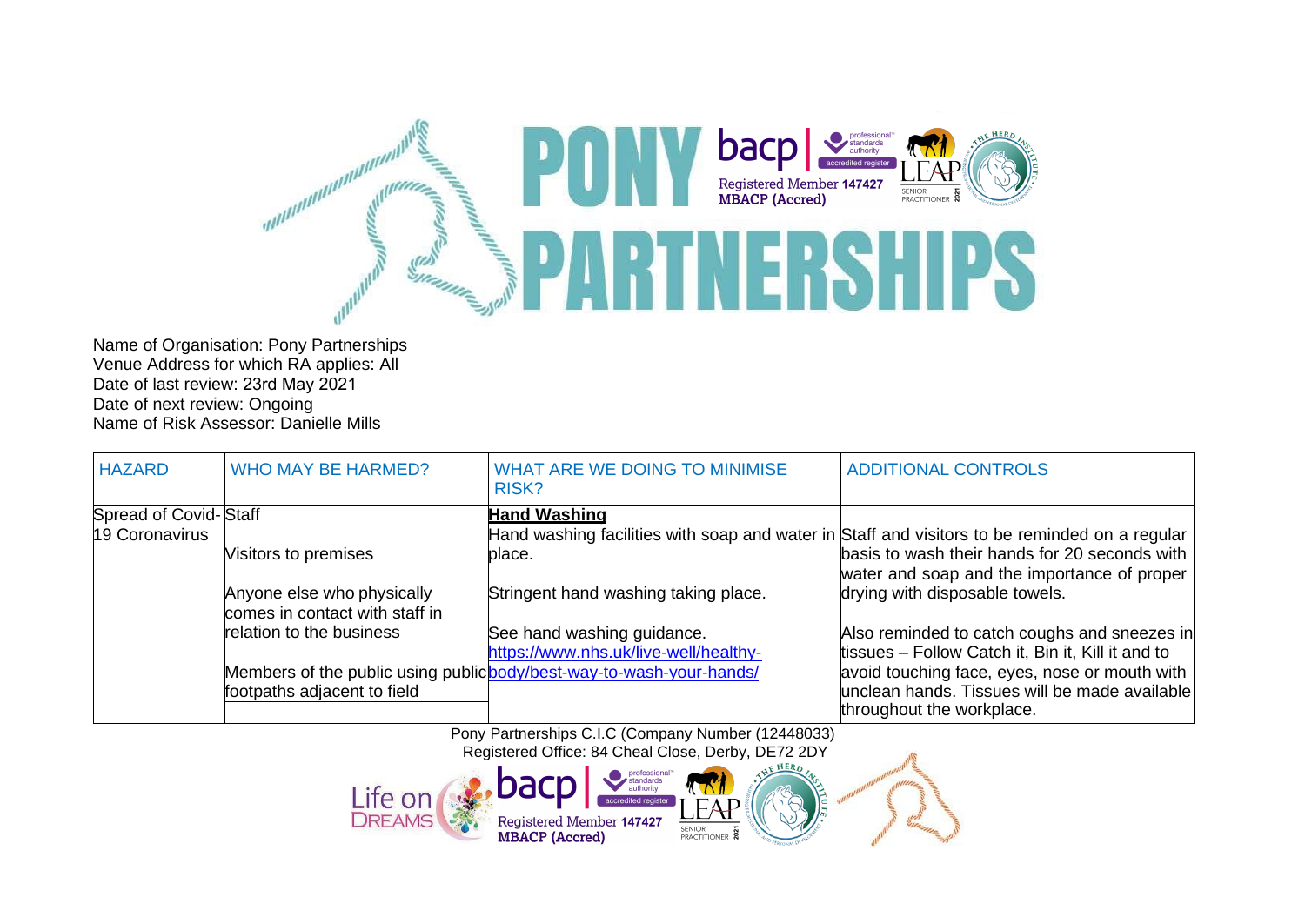| Drying of hands with single use towels.<br>Staff encouraged to protect the skin by<br>applying emollient cream regularly<br>https://www.nhs.uk/conditions/emollients/                                                                                                                                                                                                                                       | Encourage staff to report any problems and<br>carry out skin checks as part of a skin<br>surveillance programme<br>https://www.hse.gov.uk/skin/professional/healt<br>h-surveillance.htm                                                                                                                                                                                             |
|-------------------------------------------------------------------------------------------------------------------------------------------------------------------------------------------------------------------------------------------------------------------------------------------------------------------------------------------------------------------------------------------------------------|-------------------------------------------------------------------------------------------------------------------------------------------------------------------------------------------------------------------------------------------------------------------------------------------------------------------------------------------------------------------------------------|
| Gel sanitisers in any area where washing<br>facilities not readily available.<br>Staff and visitors encouraged to wash hands /<br>use hand gel before and after each session.                                                                                                                                                                                                                               | To help reduce the spread of coronavirus<br>(COVID-19) reminding everyone of the public<br>health advice.                                                                                                                                                                                                                                                                           |
| <b>Cleaning</b><br>Frequently cleaning and disinfecting objects<br>and surfaces that are touched regularly<br>particularly in areas of high use such as door<br>handles, light switches, reception area using<br>appropriate cleaning products and methods.<br>Resources washed each night or at the end<br>of each session if possible,<br>Sessions planned so resources are<br>individual and not shared. | Rigorous checks will be carried out by line<br>managers to ensure that the necessary<br>procedures are being followed.<br>If unsure all staff to destroy any materials<br>(including pens) if they feel they are<br>Not clean<br>Not suitable<br>Been used by someone who has the<br>coronavirus<br>*this should be done in PPE kit, bagged by<br>staff and completed by site staff |

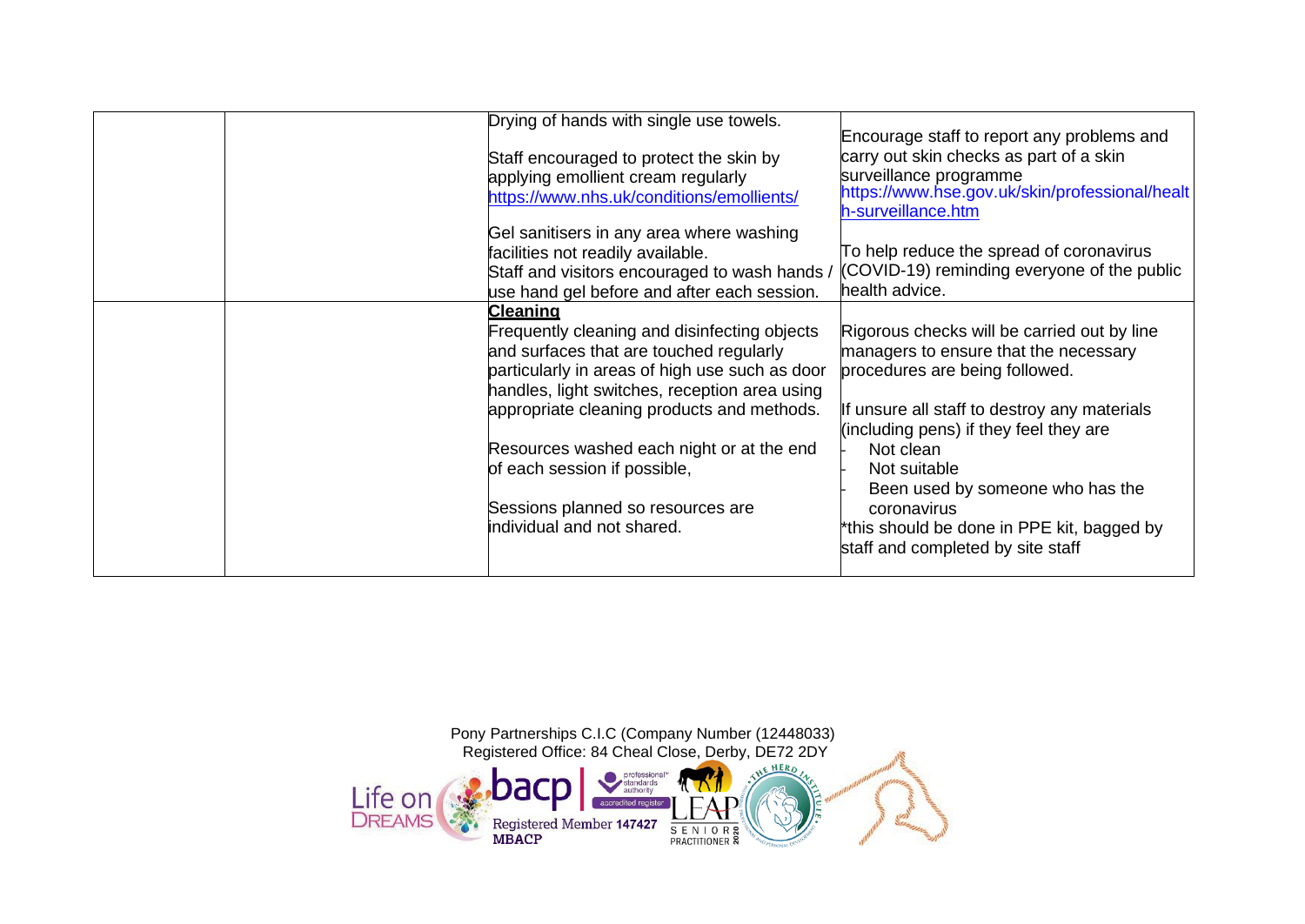| <b>Social Distancing</b><br>Avoid unnecessary close contact and observe Staff to be reminded on a daily basis of the<br>government guidance regarding social<br>distancing where possible.                                                                                                         | importance of social distancing both in the<br>workplace and outside of it.                                                                                                                                                     |
|----------------------------------------------------------------------------------------------------------------------------------------------------------------------------------------------------------------------------------------------------------------------------------------------------|---------------------------------------------------------------------------------------------------------------------------------------------------------------------------------------------------------------------------------|
| Remove any unnecessary furniture.                                                                                                                                                                                                                                                                  | Management checks to ensure this is adhered<br>to.                                                                                                                                                                              |
| Ensuring sufficient rest breaks for staff.                                                                                                                                                                                                                                                         | Staff may be provided with extra PPE kit (if<br>appropriate and required)                                                                                                                                                       |
| <b>Wearing of Gloves/PPE</b><br>Where Risk Assessment identifies wearing of<br>gloves as a requirement of the job, an<br>adequate supply of these will be provided.<br>Staff will be instructed on how to remove<br>gloves carefully to reduce contamination and<br>how to dispose of them safely. | Staff to be reminded that wearing of<br>gloves is not a substitute for good hand<br>washing.                                                                                                                                    |
| <b>Symptoms of Covid-19</b>                                                                                                                                                                                                                                                                        |                                                                                                                                                                                                                                 |
| Any member of staff/clients who have<br>10 days and will not be allowed on the<br>premises. All other household members who<br>remain well must stay at home and not leave                                                                                                                         | Internal communication channels and<br>symptoms of COVID-19 should self-isolate for cascading of messages through line managers<br>will be carried out regularly to reassure and<br>support staff in a fast changing situation. |
| the house for 14 days. The period starts from<br>the day when the first person in the household<br>became ill. Individuals should book a                                                                                                                                                           | Line managers will offer support to staff who<br>are affected by Coronavirus or has a family<br>member affected.<br>If someone becomes ill on site, the area                                                                    |
| coronavirus test or order by phone via NHS<br>119 (new number). If the test is positive, then<br>test and trace will be instigated.                                                                                                                                                                | around the unwell person must be cleaned<br>with normal household disinfectant after they<br>have left to reduce the risk of passing the                                                                                        |
| Must follow current Foreign and<br>Commonwealth Office (FCO) guidance on                                                                                                                                                                                                                           | infection on to other people (refer to cleaning<br>section). If positive result/out-break, the site                                                                                                                             |
| Pony Partnerships C.I.C (Company Number (12448033)<br>Registered Office: 84 Cheal Close, Derby, DE72 2DY                                                                                                                                                                                           | 24.                                                                                                                                                                                                                             |

professional<br>standards<br>authority<br>accredited register

 $\sqrt[n]{\Lambda}$ 

SENIORS<br>PRACTITIONER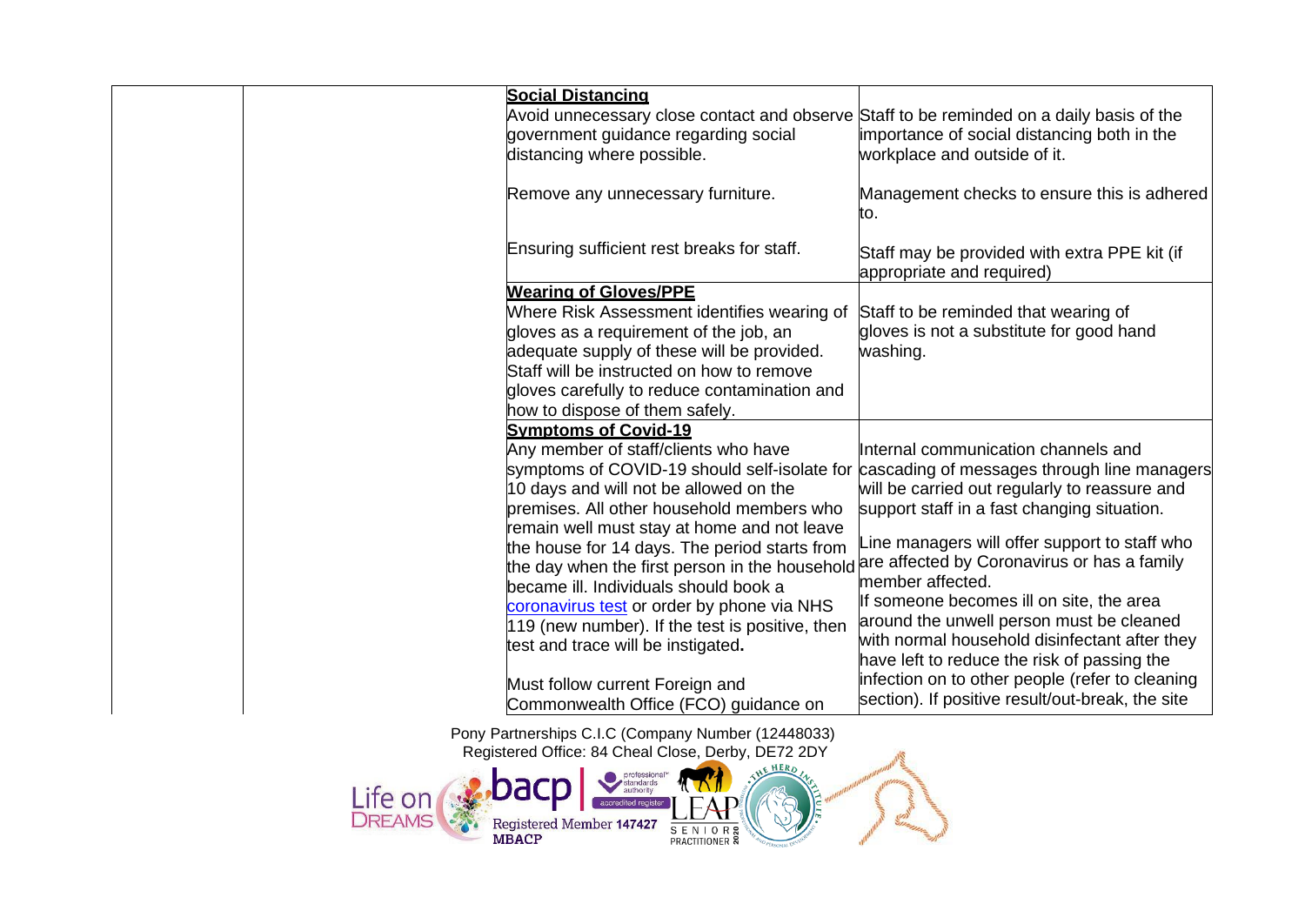| foreign travel and returning to the UK<br>Once we are notified of the results appropriate site and will be encouraged to undertake a<br>action can be taken. If it is negative the personCOVID-19 test.<br>can return to site, unless they are unwell with<br>other symptoms. If positive they should follow<br>the <u>'stay at home: guidance for households</u><br>with possible or confirmed coronavirus<br>(COVID-19) infection.'<br>The site doesn't need to close, wait for the<br>result if positive, seek advice from health | must contact the local health protection team<br>for advice and guidance. Client must leave the |
|--------------------------------------------------------------------------------------------------------------------------------------------------------------------------------------------------------------------------------------------------------------------------------------------------------------------------------------------------------------------------------------------------------------------------------------------------------------------------------------------------------------------------------------|-------------------------------------------------------------------------------------------------|
| protection/ track and trace will also be in<br>contact.                                                                                                                                                                                                                                                                                                                                                                                                                                                                              |                                                                                                 |
| <b>Vulnerable staff and clients</b><br>Those who are clinically extremely vulnerable<br>(those who have received a letter from<br>Government or clinician) or living with<br>someone who is clinically extremely<br>vulnerable should continue to follow<br>government guidance and have an individual<br>risk assessment where appropriate.                                                                                                                                                                                         |                                                                                                 |
| Those living with those that are clinically<br>vulnerable can attend sessions, work with<br>students or adults adhering to this and other<br>re-opening risk assessments.                                                                                                                                                                                                                                                                                                                                                            |                                                                                                 |

Pony Partnerships C.I.C (Company Number (12448033) Registered Office: 84 Cheal Close, Derby, DE72 2DY professional<sup>\*</sup><br>standards<br>authority Life on d accredited registe Registered Member 147427<br>MBACP S E N I O R &<br>PRACTITIONER &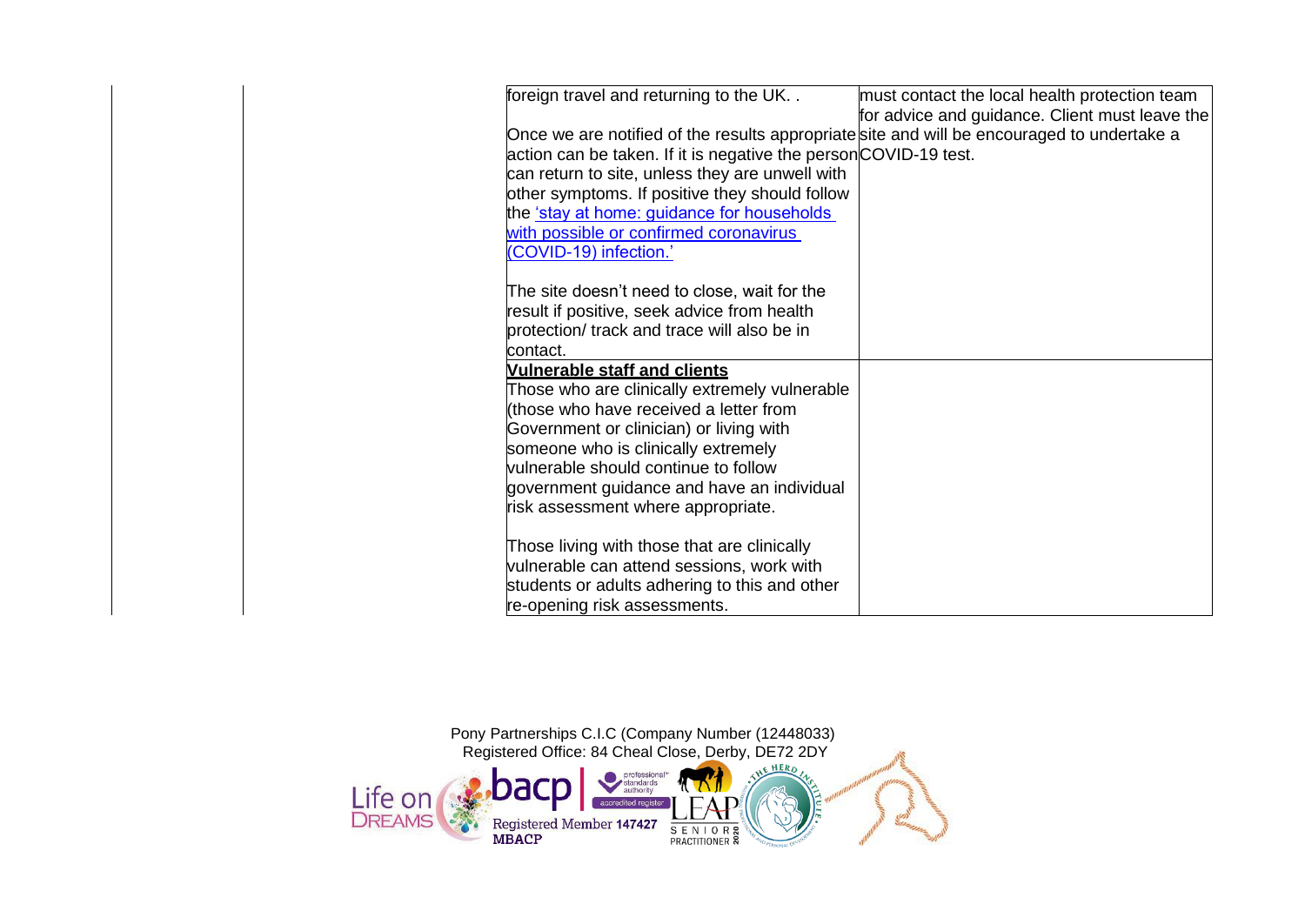| <b>Close contact</b><br>Risk of spreading virus due to close contact<br>with clients - 1:1 and restraint: Remove from<br>site and contact with parents or police and<br>review of individual risk assessment.                                                                                                                            | Staff may be provided with extra PPE kit (if<br>appropriate and required) |
|------------------------------------------------------------------------------------------------------------------------------------------------------------------------------------------------------------------------------------------------------------------------------------------------------------------------------------------|---------------------------------------------------------------------------|
| Providing first aid requires that social<br>distancing rule to be broken. This could lead to<br>either person involved in becoming infected<br>with COVID-19 through close contact with an<br>asymptomatic carrier, transmitting the virus<br>through bodily fluids or respiratory droplets<br>entering the persons eyes, nose or mouth. |                                                                           |
| The First aider may have an allergic reaction<br>to latex gloves.                                                                                                                                                                                                                                                                        |                                                                           |
| A first aider will NOT be treating a person who<br>has the symptoms of COVID-19 as specified<br>by the NHS and Government unless life<br>threatening condition use St John's<br>ambulance guidance.                                                                                                                                      |                                                                           |
| If a client presents symptoms of COVID-19<br>they will be isolated ideally in a separate room<br>or where this is not possible 2m away from<br>people and someone called to collect them.                                                                                                                                                |                                                                           |
| The first aider will wash their hands for at least<br>20 seconds with liquid soap and water.                                                                                                                                                                                                                                             |                                                                           |
| The first aider will cover any cuts on their                                                                                                                                                                                                                                                                                             |                                                                           |

Pony Partnerships C.I.C (Company Number (12448033) Registered Office: 84 Cheal Close, Derby, DE72 2DY

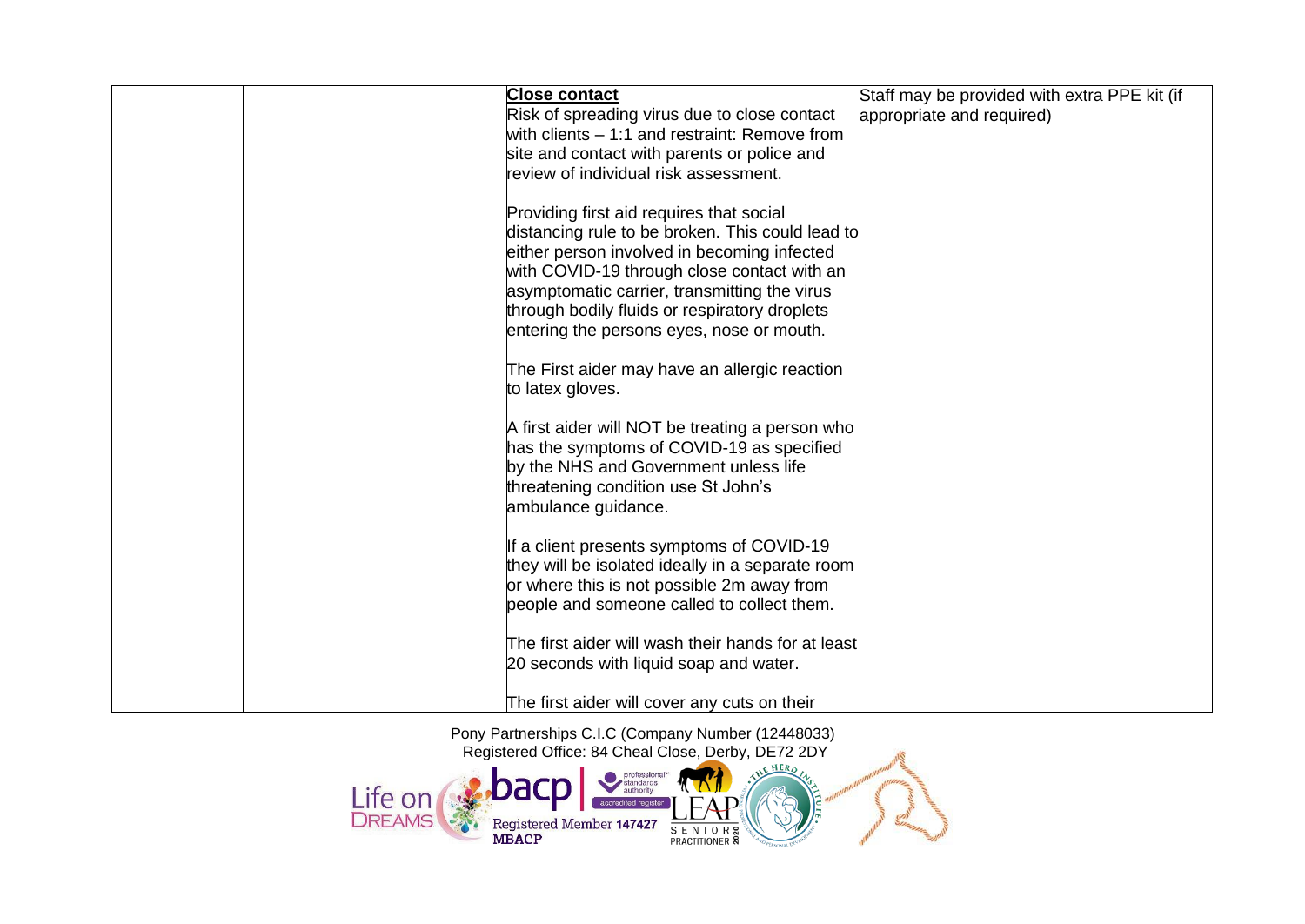| hands with waterproof plasters.                                                                                                                                   |  |
|-------------------------------------------------------------------------------------------------------------------------------------------------------------------|--|
| The first aider will avoid putting their fingers in<br>their mouth and touching their face.                                                                       |  |
| The first aider will avoid touching any part of a<br>dressing that will come in contact with a<br>wound                                                           |  |
| After each first aid treatment is given all<br>equipment and surfaces, including goggles<br>used will be cleaned down                                             |  |
| After using the face masks, aprons and gloves<br>they will be correctly doffed and placed<br>straight into the waste bags and Bio Waste<br>bins that are provided |  |
| Face masks and gloves will only be used for 1<br>treatment of first aid they will not be used to<br>treat a second person requiring first aid.                    |  |
| First aiders have been given information on<br>how to correctly don and doff their PPE.                                                                           |  |

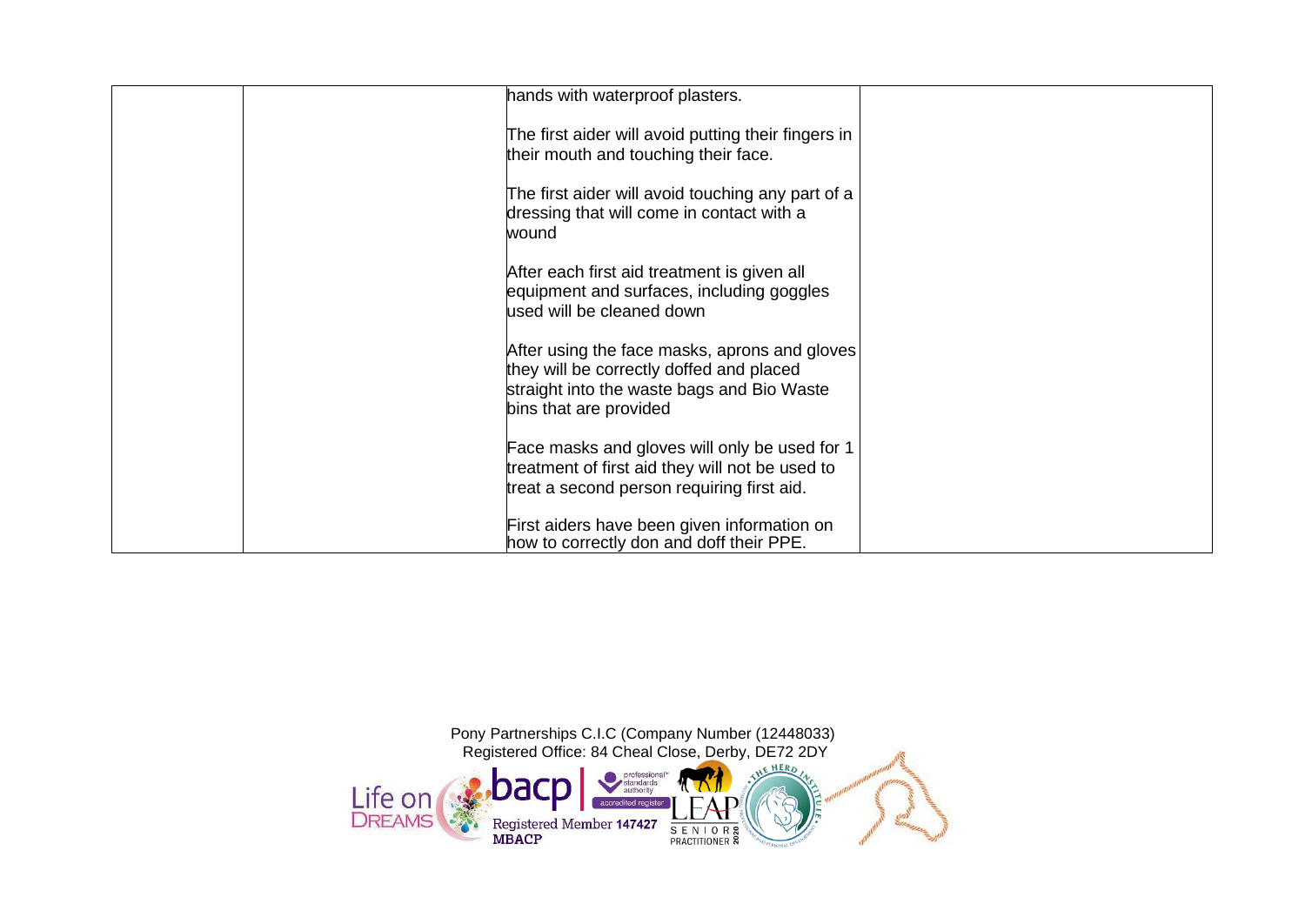| <b>Mental Health</b><br>Management will promote mental health &<br>wellbeing awareness to staff during the<br>Coronavirus outbreak and will offer whatever<br>support they can to help.<br>Staff meetings to discuss concerns and<br>shared control measures.<br>Sharing of support helplines.<br>Risk assessments reviewed after day one,<br>week one and fortnightly after that – this is<br>flexible.<br>Vulnerable staff - those subject to strict<br>social distancing – working at home or in<br>school with strict 2 metre distancing<br>measures in place | Regular communication of mental health<br>information and open door policy for those<br>who need additional support. |
|-------------------------------------------------------------------------------------------------------------------------------------------------------------------------------------------------------------------------------------------------------------------------------------------------------------------------------------------------------------------------------------------------------------------------------------------------------------------------------------------------------------------------------------------------------------------|----------------------------------------------------------------------------------------------------------------------|
| All staff have to be sensitive to individual<br>needs this includes planning for those staff<br>who have been shielding/class as<br>vulnerable or have any other issue which<br>$max11$ meals then a envious                                                                                                                                                                                                                                                                                                                                                      |                                                                                                                      |

may make them anxious.

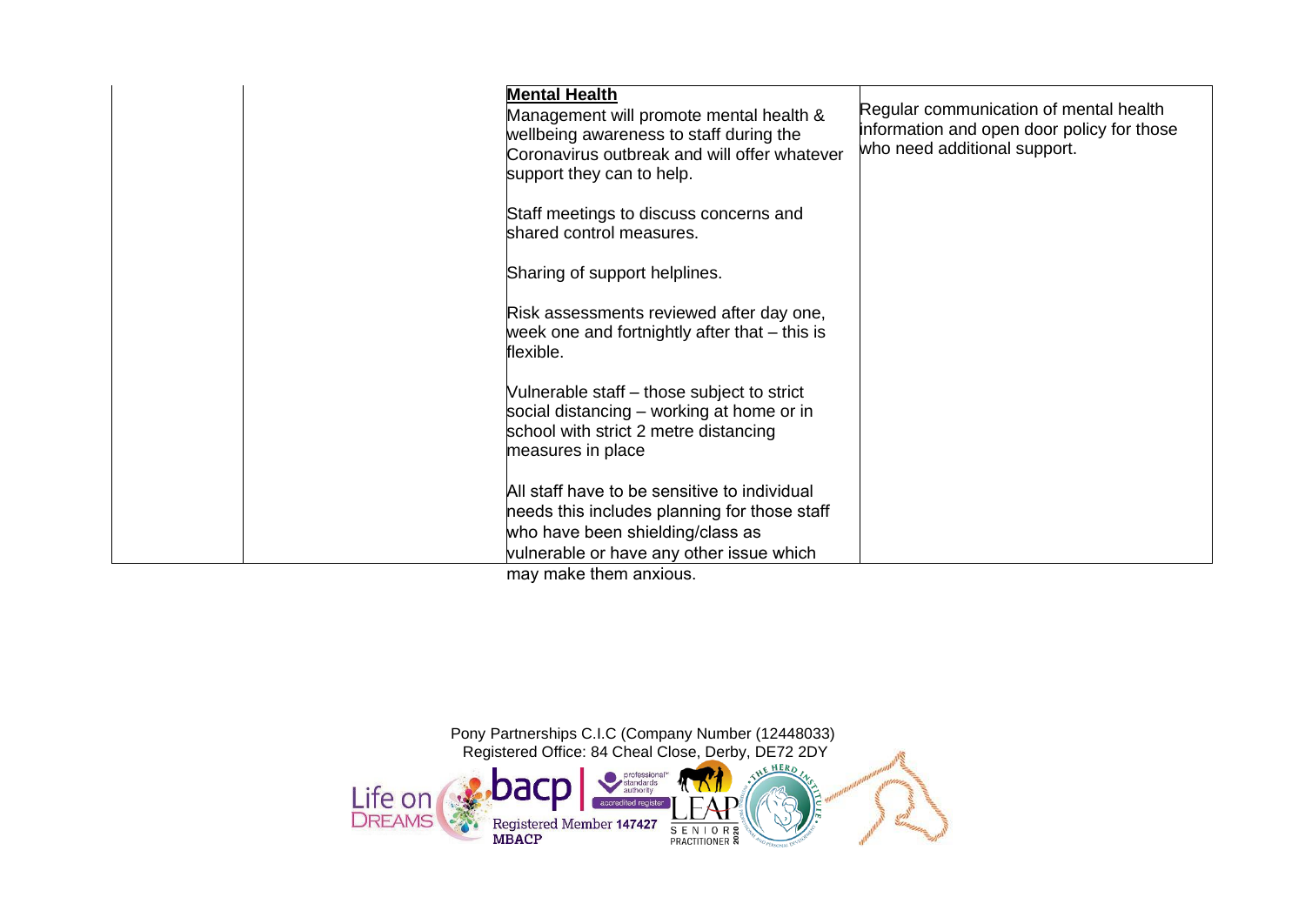| <b>Emergency procedures</b><br>Changes to emergency evacuation<br>procedures are communicated to all persons<br>on site.<br>Emergency evacuations take place following<br>social distancing principles as far as is<br>reasonably practicable. (In an emergency risk<br>to life takes precedence).<br>Staff, and visitors to social distance at<br>assembly areas as far as is reasonably<br>practicable. |                                                                                |
|-----------------------------------------------------------------------------------------------------------------------------------------------------------------------------------------------------------------------------------------------------------------------------------------------------------------------------------------------------------------------------------------------------------|--------------------------------------------------------------------------------|
| <b>Failing to follow controls</b><br>Implement monitoring (inspection/audit)<br>measures and record all findings.<br>Deal with the breaches immediately.<br>Provide feedback to colleagues.                                                                                                                                                                                                               | Update your assessments and controls in line<br>with findings from monitoring. |